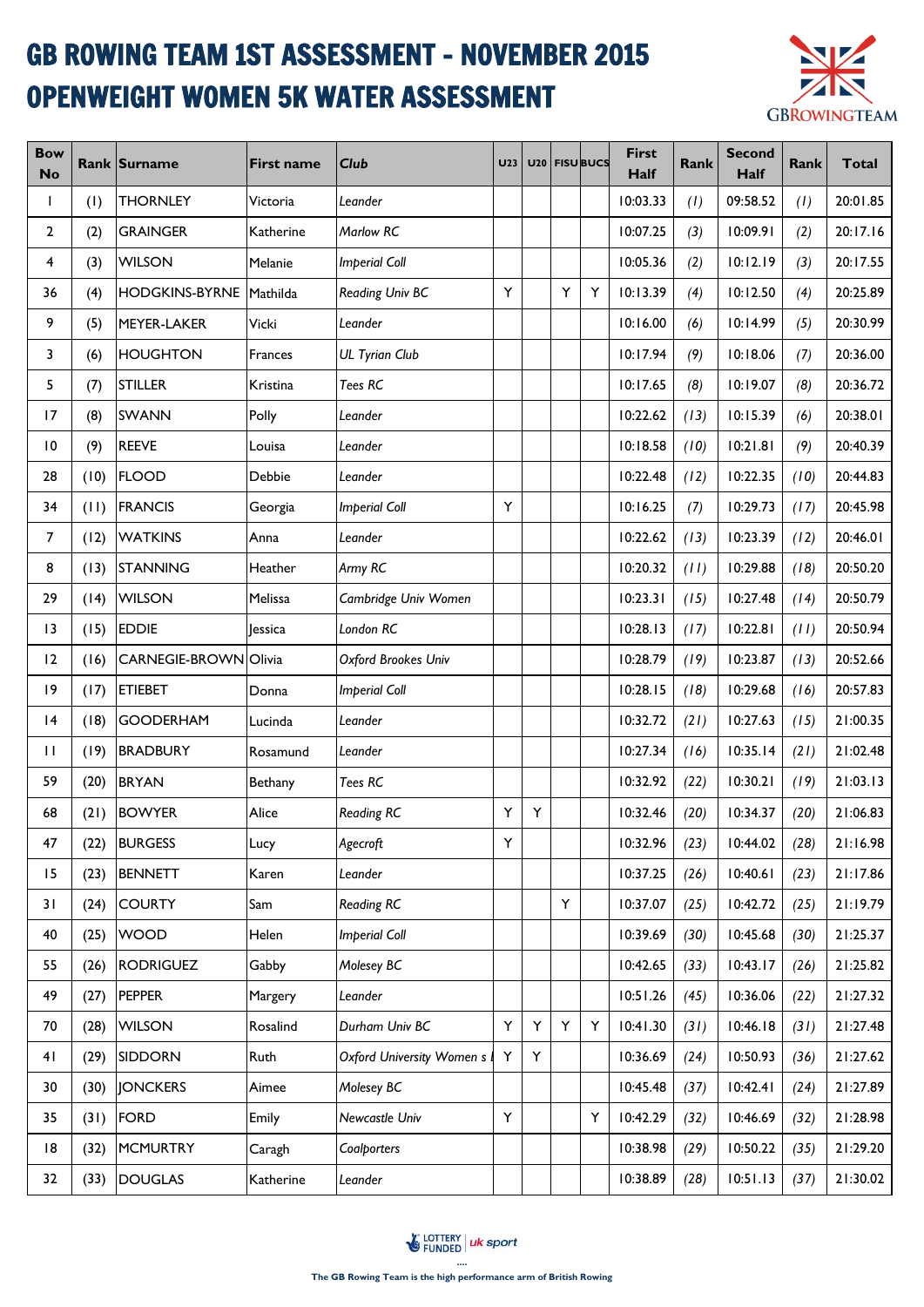## GB ROWING TEAM 1ST ASSESSMENT - NOVEMBER 2015 OPENWEIGHT WOMEN 5K WATER ASSESSMENT



| <b>Bow</b><br><b>No</b> |      | Rank Surname        | <b>First name</b> | Club                             | <b>U23</b> |   |   | U <sub>20</sub>   FISU BUCS | First<br><b>Half</b> | Rank | <b>Second</b><br><b>Half</b> | <b>Rank</b> | <b>Total</b> |
|-------------------------|------|---------------------|-------------------|----------------------------------|------------|---|---|-----------------------------|----------------------|------|------------------------------|-------------|--------------|
| 27                      | (34) | <b>GIRLING</b>      | Rebecca           | Molesey BC                       |            |   | Y |                             | 10:38.20             | (27) | 10:53.18                     | (39)        | 21:31.38     |
| 69                      | (36) | <b>KEDAR</b>        | Lauren            | <b>Oxford University Women s</b> | Υ          |   |   |                             | 10:44.43             | (35) | 10:49.23                     | (34)        | 21:33.66     |
| 79                      | (37) | <b>DRINKWATER</b>   | Isabelle          | <b>Reading Univ BC</b>           | Y          | Υ | Y | Y                           | 10:47.00             | (39) | 10:48.22                     | (33)        | 21:35.22     |
| 58                      | (38) | <b>WITHERS</b>      | Annie             | Oxford Brookes Univ              |            |   | Y | Y                           | 10:44.13             | (34) | 10:52.71                     | (38)        | 21:36.84     |
| 56                      | (39) | <b>SALT</b>         | Olivia            | Agecroft                         |            |   |   |                             | 10:58.78             | (49) | 10:43.81                     | (27)        | 21:42.59     |
| 42                      | (40) | <b>BADCOTT</b>      | Madeline          | <b>Oxford University Women s</b> | Y          |   |   |                             | 10:46.85             | (38) | 10:55.84                     | (41)        | 21:42.69     |
| 63                      | (41) | <b>WATTS</b>        | Victoria          | Molesey BC                       |            |   |   |                             | 10:49.15             | (42) | 10:56.01                     | (42)        | 21:45.16     |
| 44                      | (42) | <b>EDWARDS</b>      | Rebecca           | Queens Univ. Ladies              |            |   |   |                             | 10:54.05             | (47) | 10:54.31                     | (40)        | 21:48.36     |
| 72                      | (43) | <b>BARTLETT</b>     | Katie             | Nottingham RC                    | Υ          |   | Υ | Y                           | 10:51.37             | (46) | 10:58.42                     | (43)        | 21:49.79     |
| 65                      | (44) | <b>MCMULLEN</b>     | Holly             | Agecroft                         | Υ          |   |   |                             | 10:54.55             | (48) | 10:58.59                     | (44)        | 21:53.14     |
| 16                      | (45) | <b>CHIN</b>         | Rebecca           | Agecroft                         |            |   |   |                             | 10:50.38             | (44) | 11:11.56                     | (50)        | 22:01.94     |
| 54                      | (46) | <b>GAMMOND</b>      | Fiona             | Leander                          |            |   |   |                             | 11:00.27             | (51) | 11:02.19                     | (45)        | 22:02.46     |
| 50                      | (47) | <b>BOYLAND</b>      | Caitlin           | Nottingham RC                    |            |   |   |                             | 10:49.25             | (43) | 11:14.71                     | (52)        | 22:03.96     |
| 57                      | (48) | <b>SHORTEN</b>      | Rebecca           | <b>Imperial Coll</b>             |            |   |   |                             | 11:04.99             | (53) | 11:04.91                     | (46)        | 22:09.90     |
| 48                      | (49) | <b>MAXFIELD</b>     | Kirstie           | Nottingham RC                    |            |   |   |                             | 11:03.50             | (52) | 11:10.17                     | (48)        | 22:13.67     |
| 33                      | (50) | <b>SHEEHAN</b>      | Ailish            | <b>ULBC - Goldsmiths</b>         |            |   | Y |                             | 10:59.56             | (50) | 11:15.69                     | (54)        | 22:15.25     |
| 51                      | (51) | <b>FOXLEY</b>       | Hannah            | Molesey BC                       |            |   | Y |                             | 11:11.64             | (61) | 11:10.87                     | (49)        | 22:22.51     |
| 74                      | (52) | <b>TAYLOR</b>       | Zoe               | <b>Reading RC</b>                | Y          | Y |   |                             | 11:17.36             | (64) | 11:07.02                     | (47)        | 22:24.38     |
| 37                      | (53) | <b>BUCHAN</b>       | Mairi             | Edinburgh Univ BC                |            |   |   |                             | 11:11.32             | (59) | 11:14.27                     | (51)        | 22:25.59     |
| 82                      | (54) | <b>MULRAINE</b>     | Georgia           | Newcastle Univ                   | Y          | Υ |   | Y                           | 11:06.40             | (54) | 11:21.38                     | (57)        | 22:27.78     |
| 66                      | (55) | <b>CLUTTERBUCK</b>  | Steph             | York Univ                        | Y          |   |   | Y                           | 11:07.03             | (55) | 11:22.83                     | (58)        | 22:29.86     |
| 76                      | (56) | <b>GRANT</b>        | Marie             | Molesey BC                       |            |   | Y |                             | 11:11.38             | (60) | 11:18.49                     | (55)        | 22:29.87     |
| 64                      | (57) | <b>KNIGHT</b>       | Leanne            | Liverpool Univ BC                |            |   |   |                             | 11:15.28             | (63) | 11:14.90                     | (53)        | 22:30.18     |
| 71                      | (58) | O RIORDAN           | Helen             | <b>Newcastle Univ</b>            | Υ          |   |   | Y                           | 11:08.71             | (56) | 11:24.08                     | (59)        | 22:32.79     |
| 81                      | (59) | <b>MARTIN</b>       | Matilda           | Newcastle Univ                   | Y          | Y |   | Y                           | 11:11.10             | (58) | 11:26.43                     | (60)        | 22:37.53     |
| 43                      | (60) | <b>WILKINS</b>      | Primrose          | Nottingham RC                    | Y          |   |   |                             | 11:10.60             | (57) | 11:28.14                     | (64)        | 22:38.74     |
| 73                      | (61) | <b>GANNON</b>       | Fionnuala         | <b>ULBC - KCL</b>                | Υ          | Y | Y |                             | 11:18.67             | (65) | 11:21.10                     | (56)        | 22:39.77     |
| 53                      | (62) | <b>THOM</b>         | Joanna            | <b>Imperial Coll</b>             |            |   |   |                             | 11:12.70             | (62) | 11:27.94                     | (63)        | 22:40.64     |
| 38                      | (63) | <b>MOWCZAN</b>      | Cecelia           | Oxford Brookes Univ              | Y          |   | Y | Y                           | 11:20.80             | (67) | 11:37.19                     | (67)        | 22:57.99     |
| 85                      | (64) | <b>TAY</b>          | Laetitia          | Pengwern BC                      | Υ          | Y |   |                             | 11:30.59             | (71) | 11:27.55                     | (61)        | 22:58.14     |
| 78                      | (65) | MACDONALD           | Grace             | Oxford Brookes Univ              | Υ          | Y | Y | Υ                           | 11:28.66             | (69) | 11:31.82                     | (65)        | 23:00.48     |
| 77                      | (66) | <b>HARRIS-WHITE</b> | Natasha           | Newcastle Univ                   | Y          |   |   | Y                           | 11:19.16             | (66) | 11:43.13                     | (68)        | 23:02.29     |
| 39                      | (67) | GARNETT             | Claire            | ULBC - UCL                       |            |   | Y |                             | 11:43.63             | (74) | 11:27.87                     | (62)        | 23:11.50     |